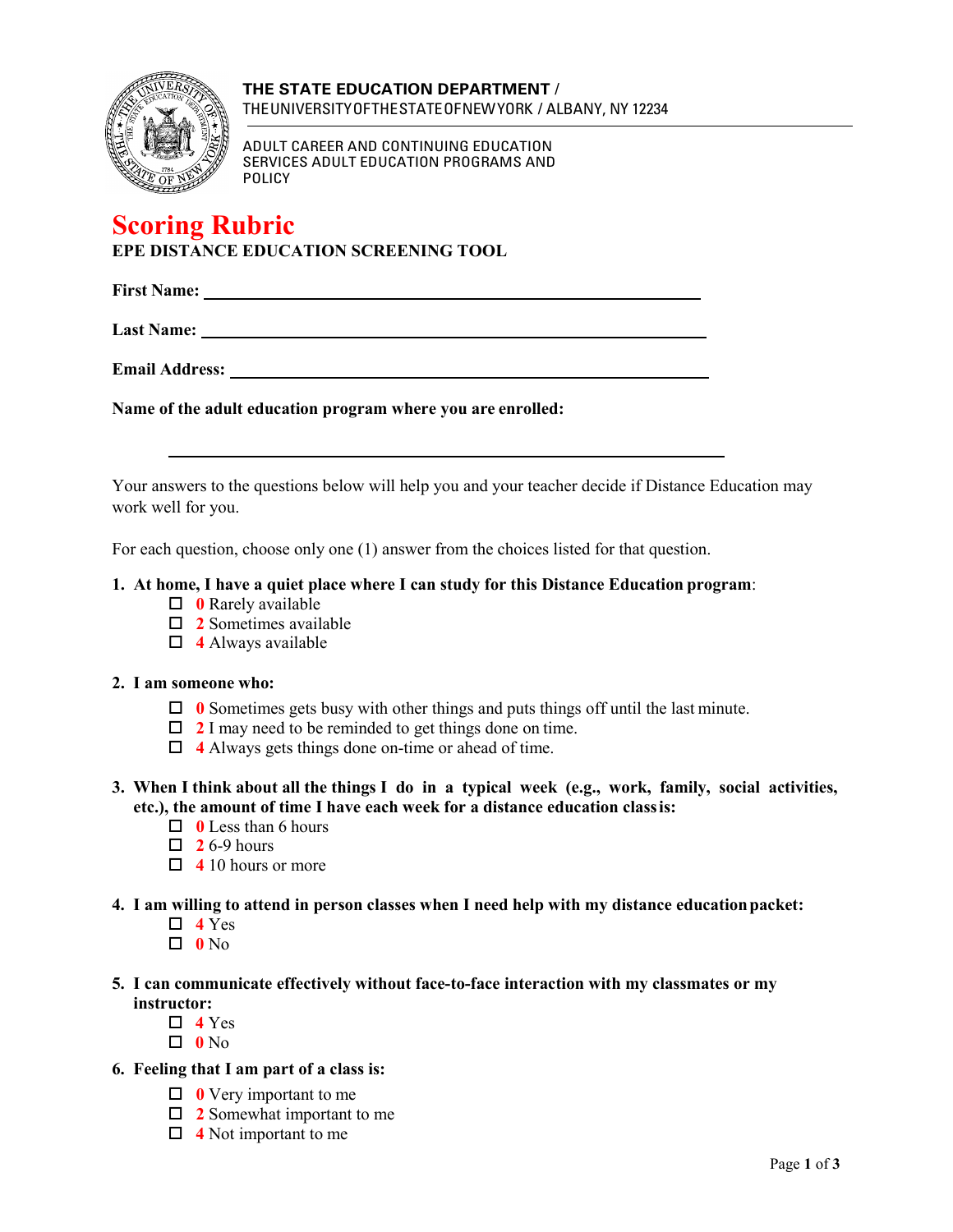# **7. Discussions in a class are:**

- **0** Very useful to me. I almost always take part in class discussions.
- **2** Somewhat useful to me. I sometimes take part in class discussions.
- **4** Not very useful to me. I don't usually take part in class discussions.

#### **8. When an instructor gives out directions for an assignment, I prefer to:**

- **0** Have the directions explained to me.
- **4** Try to follow the directions on my own, then ask for help if I need it.

#### **9. When I have a writing assignment for class or work, I think of my writing skillsas:**

- **0** Weak. I find it hard to express myself in writing.
- **2** Average. I can express myself fairly well in writing, but sometimes have difficulty.
- **4** Good. I am comfortable expressing myself in writing.

# **10. My access to the internet:**

- **4** I have regular access to a computer at home (Desktop Personal Computer, Laptop Computer, or Tablet) that is connected to the Internet:
- **2** I have easy, regular access, near my home, to a computer (Desktop Personal Computer, Laptop Computer, or Tablet) that is connected to the internet:
- **0** My only internet access is my cell phone

#### **11. I have an email account, and I know how to send email and open email I receive :**

- $\Box$  4 Yes
- $\Box$  0  $\mathrm{No}$

#### **12. I know how to attach documents to an email before I send it:**

- $\Box$  4 Yes
- **0** No

#### **13. I know how to use a Web browser, like Fire Fox or Google Chrome:**

- $\Box$  4 Yes
- **0** No

#### **14. I am familiar with and know how to use a word processing program, like Microsoft Word:**

- $\Box$  4 Yes
- **0** No

# **15. I can copy and paste text from one document to another:**

- $\Box$  4 Yes
- **0** No

#### **16. I can save, find, and open a file on my computer:**

- $\Box$  **4** Yes
- **0** No

#### **17. I know how to create and how to use file folders on my computer:**

- $\Box$  4 Yes
- **0** No